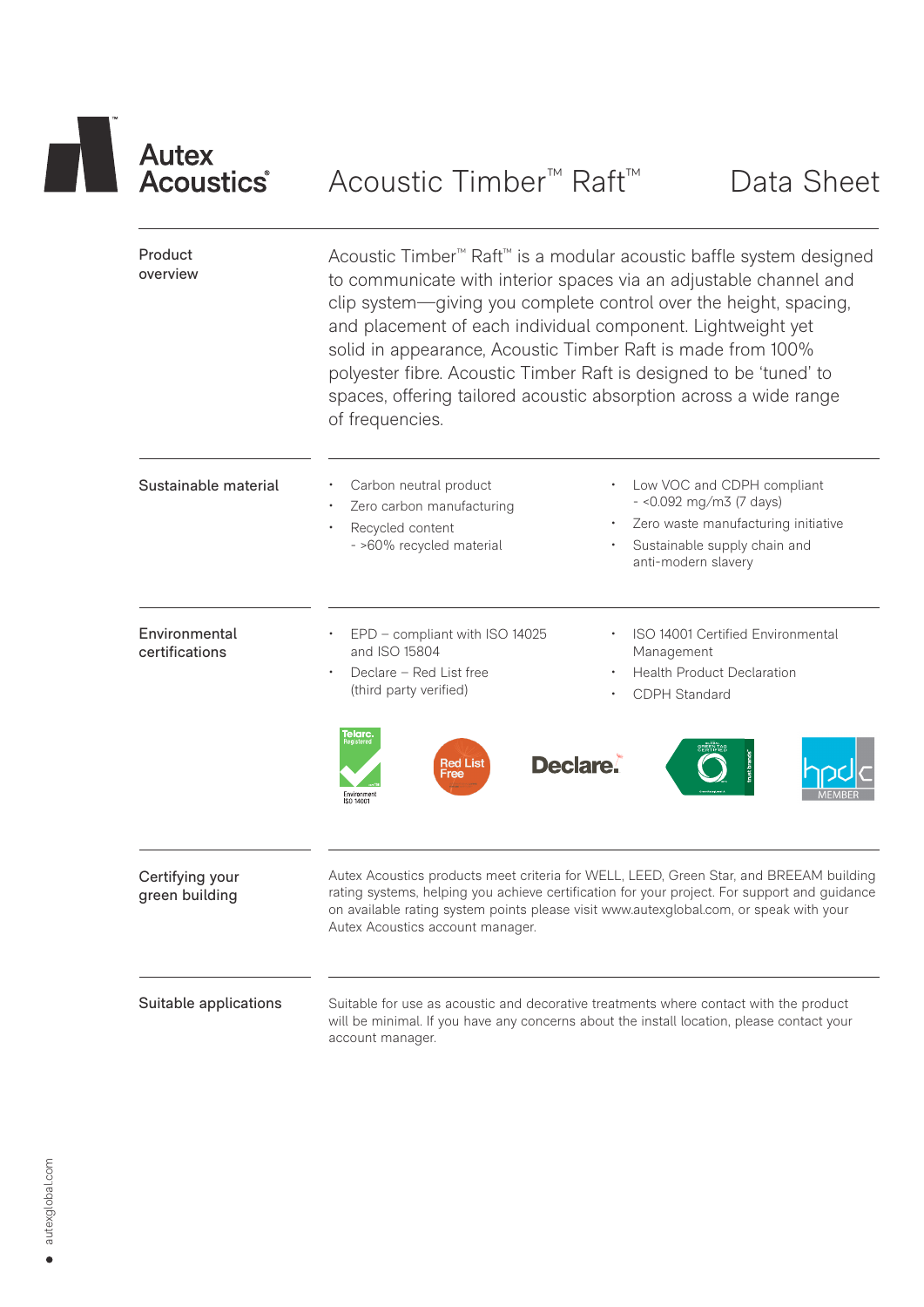

# Specification

Acoustic treatment shall be Acoustic Timber Raft (\_) as compiled by Autex Acoustics

Acoustic absorber Acoustic Timber Raft (Beam 100: 2400 x 87 x 70 mm) NRC 0.75 (Beam 250: 2400 x 227 x 70 mm) NRC 0.90 Colour (\_).

Fire rating ASTM E-84-15a: Class A, FS:0 - SD:45, ISO 9705: Classification: Group 1-S, AS ISO 9705 – 2003 Classification: Group 1, BS EN 13501-1:2018: B - s2, d0.

Seismic bracing as per local building code requirements.

A variety of fixing or suspension options are available. Install as per Frontier™ Install Instructions.

# Product specifications

Product name Acoustic Timber Raft

Fin length 2400 mm Thickness 12 mm Tolerance  $(+/- 6\%)$ 

Composition 100% polyester fibre (PET); aluminium channel Tolerance  $(+/- 0.5$  mm)

#### Installation

Install as per Autex Acoustics recommendations. Install instructions are included in each pack or available on the website.

# Product specifications

#### Fire ratings

Acoustic Timber Raft is made from Cube™ which has been tested and evaluated using the following test methods:

#### ISO 9705: 1993

Classification: Group 1-S Smoke production rate: <5.0m2/s As required by NZBC C/VM2

# AS ISO 9705 - 2003

Classification: Group 1 (SMOGRArc): <100m2/s2 Assessed using methodology AS ISO 9705:2003 in accordance with AS 5637.1:2015, as required by BCA Specification C1.10-4 FI 4974 FAR 4055

### BS EN 13501-1:2018

Wall applications Classification: B-s2,d0 (Cube™ 1/2") Tested using BS EN ISO 11925-2:2020 and BS EN 13823:2020 and classified in accordance with BS EN 13501-1:2018, as required by BS EN 15102:2007 + A1:2011. EUI-20-000268-A Ceiling applications Classification: B-s2,d0 (Cube™ 1/2") Tested using BS EN ISO 11925-2:2020 and BS EN 13823:2020 and classified in accordance with BS EN 13501-1:2018, as required by BS EN 13964:2014. EUI-20-000268-B

ASTM E-84-15a Class A, FS:0 - SD:45 RJ4479

#### Water vapour sorption

ASTM C1104 / C1104M-13a Test conditions: 49°C, 95%RH Water vapour absorbed and adsorped after 4 days: 0.4% by weight.

#### Microbial resistance

ASTM G21-15 Growth rating: 0 (No growth) Acoustic Timber Raft does not promote the growth of moulds and mildew.

#### Impact resistance

Print may show surface damage when subjected to impacts. We would advise against using Print in areas where there is likely to be contact with the product.

#### Colour fastness to light

Acoustic Timber Raft is suitable for indoor use only. Light fastness is dependent on use and exposure. Acoustic Timber Raft has been evaluated to the following standard: ISO 105-B02:2014 Rating: 6 (Highest = 7)

#### Fabric care

Avoid contact with the Acoustic Timber Raft surface. Where liquids and other contaminants come in contact with the panels, these should be gently removed immediately and not allowed to soak-in, dry, or set. Refer to the product Care and Maintenance for cleaning guidance. Consult a specialist cleaning company for cleaning if required.

#### Service

For further information about Acoustic Timber Raft or any other Autex Acoustics product, please contact your account manager or visit our website.

# Light reflectance values by colour

Acoustic Timber Raft is suitable for indoor use only. LRVs were measured in accordance with BS 8493:2008+A1:2010

| Birch        | 58 |
|--------------|----|
| American Ash | 53 |
| Eucalyptus   | 46 |
| Hoop Pine    | 45 |
| Oak          | 37 |

| 28 |
|----|
| 18 |
| 17 |
| 15 |
|    |
|    |